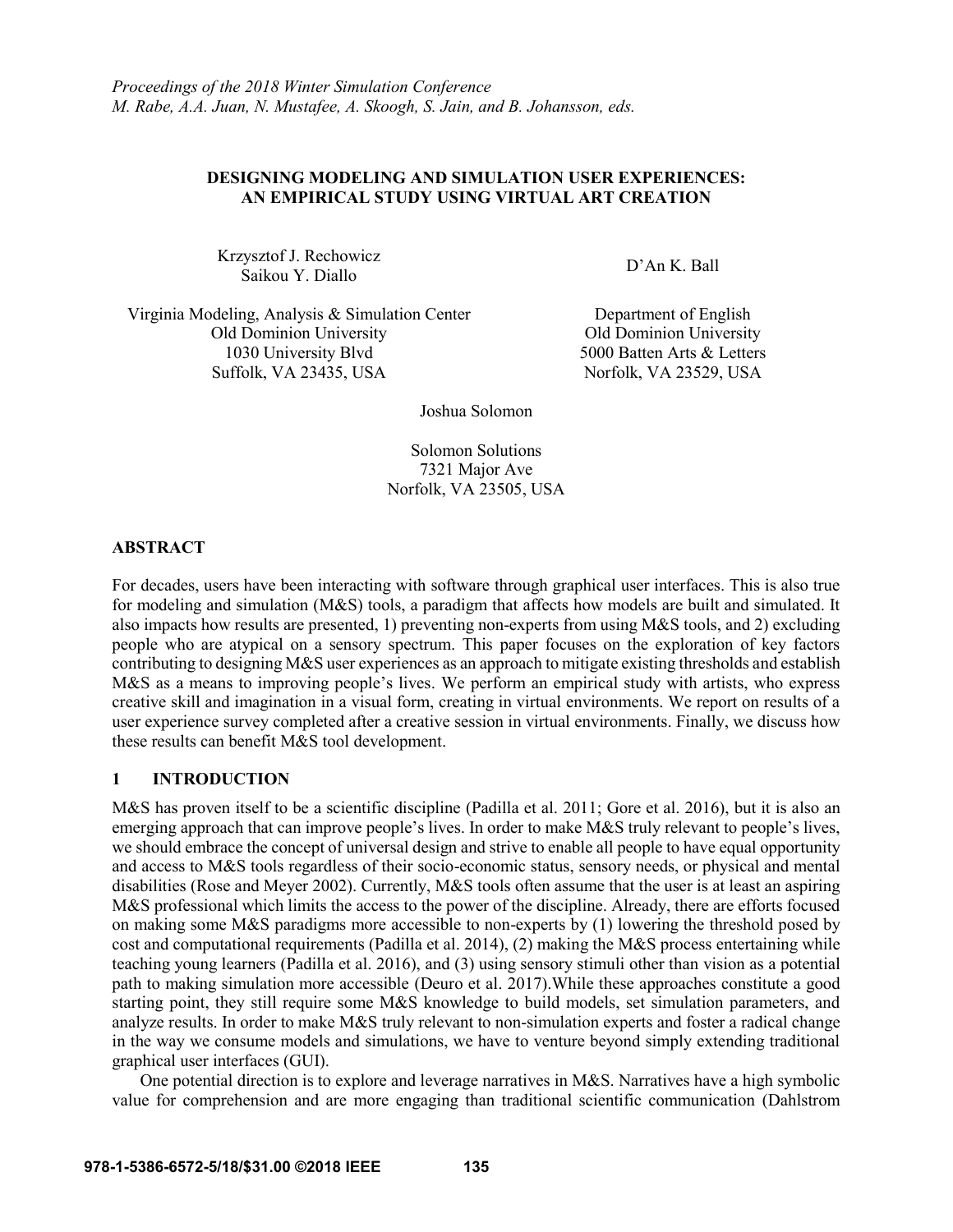2014; Padilla et al. 2017). Furthermore, narratives are effective in M&S because they follow cause and effect relationships so prevalent in M&S paradigms and allow audiences to understand concepts that extend beyond "human scale" (Dahlstrom and Ritland 2012). As a result, we need to look for means to create and experience narratives in the M&S context. Instead of interacting with models and simulations through an interface, audiences will experience them through their senses, a process which is a more natural way of generating engagement and insight and a process more in tune with how humans have evolved over thousands of years.

After years of research and technological development, Virtual Reality (VR) has reached a level of maturity that makes it useful across multiple domains including the Arts. Visual artists generate creative compositions that they want the public to appreciate for its beauty or emotional power (Art 2017). Artistic VR users follow two major paradigms: an artist creating content, such as a movie or a building outside the VR environment then presenting it to the viewer during an exhibition via a VR form-factor (a head-mounted display for instance) (Schwartz 2017); and using VR as the environment where artists can use their creative skills and imagination to create an artifact they can share with an audience through the same form factor (*Tilt Brush*).

As VR tools evolve and improve, the keyboard, mouse and stylus are increasingly being replaced by gestures and other human-computer interfaces such as voice or gaze. In the near future, it is expected that VR will be the perfect storytelling tool not only for artists but also for archeologists, healthcare professionals, and educators, among others. To design and develop VR tools that are useful to artists, designers must better understand the creative process in VR in order to observe and analyze how artists adapt to this new creative medium. For instance, a VR tool's user interface (UI) needs to be flexible and intuitive to allow a seamless translation of artist's skills into the VR environment. In addition, artists' perceptions and responses must reflect and engage the use or anticipated use of the system (Ergonomics 2010), also known as user experience (UX). UX includes user's emotions, beliefs, preferences, perceptions, physical and psychological responses, behavior and accomplishments that occur before, during and after use.

A major question is how to measure UX in the VR art creation process and how to design the UI in a way that makes it intuitive to the user and provides the right balance between the level of interactivity provided by the tool and the experience that artists are trying to share. One possible set of answers can be found in exploring usability which is part of UX (Ergonomics 2010). However, there are few methods for evaluating the usability of VR systems. Standard evaluation methods such as Nielsen's heuristics (Nielsen 1994), cognitive walkthroughs (Wharton et al. 1994), or cooperative evaluations with users to diagnose problems (Monk et al. 1993) do not address comprehensively all aspects associated with VR. An attempt to accommodate the usability of VR systems was made by Sutcliff and Deol Kaur (2008) which was based on a theory of interaction for VR and complex 3D graphical UI (Kaur 1997) stemming from the concepts introduced by Norman, in Cognitive Engineering (1986). Yet the aforementioned study (Sutcliff and Deol Kaur 2008) does not focus on immersive VR, such as head-mounted displays, and the methods mentioned above are aimed at traditional applications of VR, such as training that assume the existence of 3D content in the environment rather than applications wherein an artist is the creator in the VR environment.

Chertoff et al. (2010) propose a virtual experience test to measure holistic virtual environment experiences based on five dimensions: sensation, cognition, affect, actions, and relations. The questionnaire is oriented towards the evaluation of the particular software rather than the general user experience in VR as a creative tool. Gabbard et al. (1999) apply a mixed method approach (heuristic and formative usability evaluation) focusing mainly on user interfaces in virtual environments, while Di Giornimo et al. (2013) define a synthetic usability index on the basis of multi criteria decision analysis (MCDA) and the Saaty's analytic hierarchy process (1980). However, the study relies on weights assigned by participant matters experts only. Burbules (2004), providing a framework that focuses on aspects of immersion such as interest, involvement, imagination, and interaction, understands the virtual to be, instead of a product or a simulation imposed on us as passive audience, a context of active engagement. This active participation is as much immersion and reality as is our understanding of the real world, with no distinction. In reconceptualizing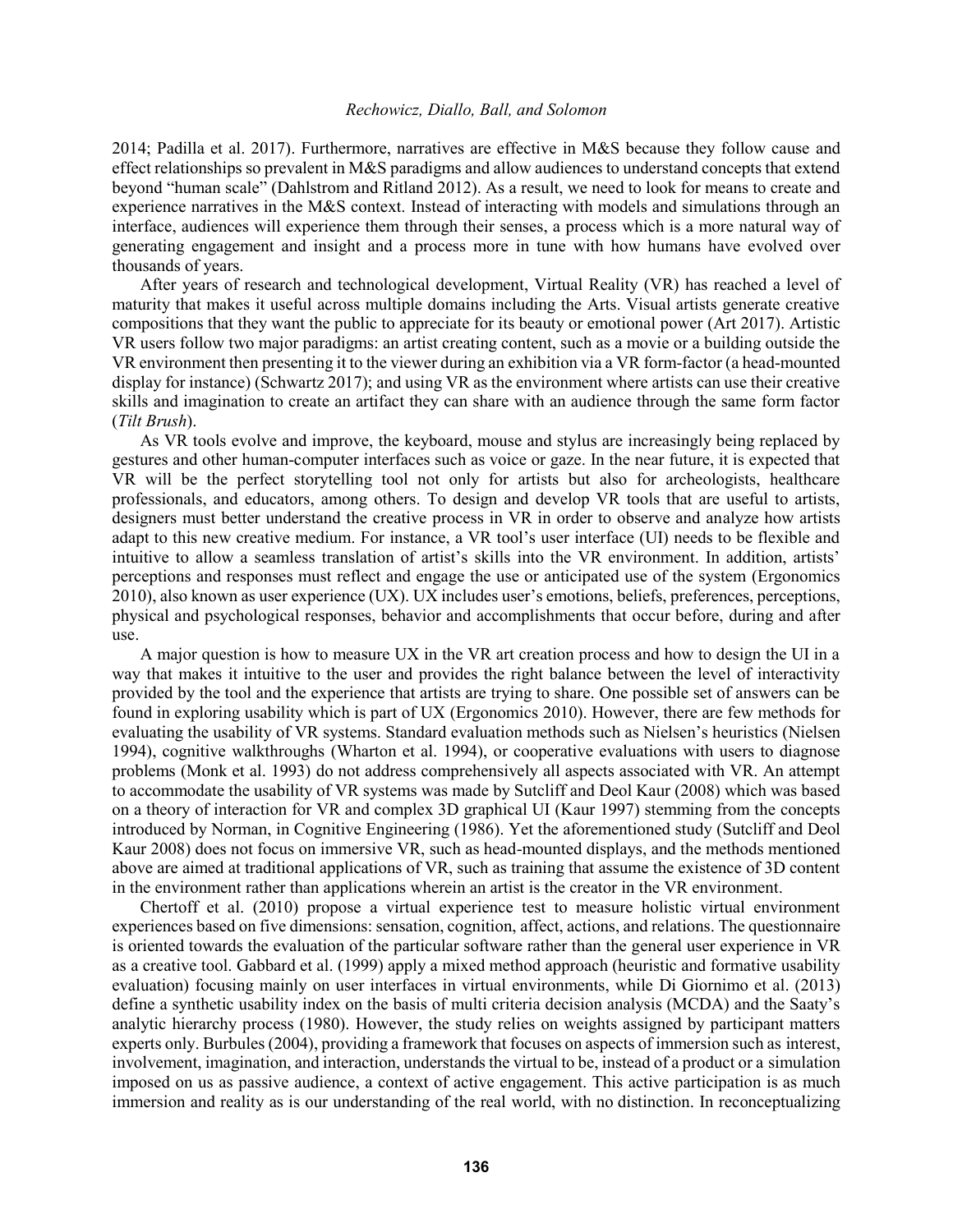VR particularly in educational contexts, the importance of such immersive experiences comes with direct action and responses not constrained only to perception and cognition. Acts of joint participation become networked settings that operate as functional components essential to crafting new spaces for social imagination.

In this paper, we investigate factors that contribute to designing modeling and simulation user experiences rather than mere interaction through traditional UI to generate insight. Instead of turning to engineers, scientists, and M&S professionals, we designed a study with people who express creative skill and imagination in a visual form. A group of visual artists, mostly associated with the Chrysler Museum Glass Studio in Norfolk, VA, was recruited to perform in a virtual reality environment. The balance of the paper is as follows: Section 2 introduces our methodology used in this study. Section 3 describes the data collected during the experiment and presents the analysis performed on the subset of the data collected followed by the discussion in Section 4. Section 5 concludes the paper.

### **2 METHODOLOGY**

In order to understand how to design a simulation experience, we recruited nineteen visual artists from the Hampton Roads region in Southeastern Virginia. To qualify as an artist, a participant had to attest by signing a statement of credentials that they hold at least a Bachelor of Fine Arts degree or had their art pieces displayed in an art gallery setting. Each artist had to consent to participate in the study following a research protocol approved by the Old Dominion University Institutional Review Board (ODU IRB# 17-151). Because the study involves VR, each participant has to fill the Golding Motion Sickness Susceptibility Questionnaire (GMSSQ) (Golding 1998). This questionnaire is designed to find out how susceptible to motion sickness a person is, and what sorts of motion are most effective in causing that sickness. In this context, sickness means feeling queasy or nauseated or actually vomiting. Two artists were excluded from the study by scoring 20 or more on the GMSSQ reduced the number of participants to seventeen.

We selected the Oculus Medium made by Oculus VR of Menlo Park, CA as the means for creation because it is a freeform 3D sculpting tool that allows the user to create in a VR environment. Oculus Medium is oriented on the whole artistic spectrum, from beginners to professional artists. It uses Oculus Rift Touch controllers to enable hand gestures and movement for a tactile experience. The Oculus Rift is a VR headset equipped with an OLED display characterized by 1080×1200 resolution per eye, a 90 Hz refresh rate, and 110° field-of-view (FOV). It has integrated headphones that provide a spatial audio effect. The headset also has the capability of rotational and positional tracking. The tracking system relies on stationary infrared (IR) sensors that detect light emitted by IR LEDs built into the head-mounted display. This creates a volume in which the user can perform, walk, or sit [9]. The whole experience was run on a computer equipped with Intel® Core™ i7-7700K CPU @ 4.20GHz with 32GB RAM, Nvidia GeForce GTX 1080 graphics card, and Windows 10 operating system.

We assumed that artists participating in the study were not familiar with VR and Medium. Therefore, each participant was allowed to complete a 20-minute training session assisted by a researcher. The purpose of this session was for the artists to become familiar with the VR environment and input devices. We also measured the time each participant spent on training in the Simulator Sickness Questionnaire (SSQ) (Kennedy et al. 1993) at the end of each session. Participants experiencing "severe" symptoms were excluded from the study. For this study, no participant was excluded due to training sickness.

An assessment phase followed the training session where each participant had to accomplish an identical task developed by the subject matter expert (SME) – create a flying creature and use at least two colors (Figure 1). Each participant was given up to 10 minutes to complete the assessment phase. When all participants completed the creation of a flying creature, we measured the actual time needed to accomplish the task. Then the SME reviewed and scored the resulting artifact on a 10-point scale, adding additional points based on three key factors participants were taught in the tutorial: use of multiple colors, additive and subtractive sculpting, and use of multiple tools. The artists scored on average 7.1.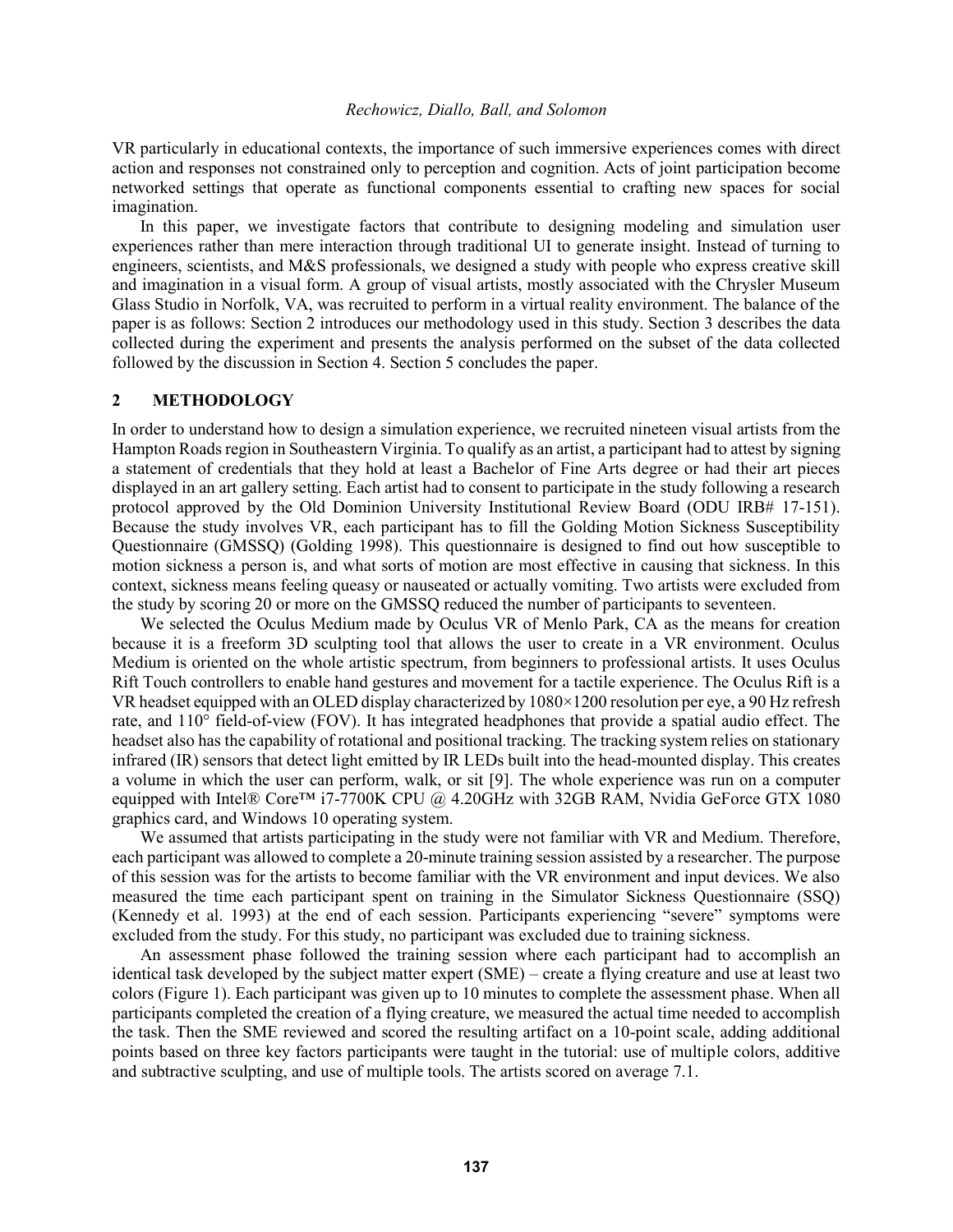

Figure 1: Flying creatures created during the assessment phase.

Upon completion of the assessment session, each participant was given the identical theme of "ocean" and asked to create an artifact for no more than two hours (Figure 2). During this phase, the participant was asked to think aloud, which was recorded, while working in the environment. Each participant's voice and movement were recorded by a video camera. Additionally, the position and orientation of the participant's head, input controllers, and the state of each button throughout the session were stored in a log file. Participants were not provided any assistance during this phase unless they felt sick and wanted to stop the experience. Every 20 minutes, the participants were required to take a break and submit to the SSQ. Again, participants experiencing "severe" symptoms would have been excluded from the study. The artists spent in total 1474 minutes creating, resulting in an average of 86.71 minutes per participant, with three participants spending over 100 minutes in the environment.



Figure 2: An artist with a head-mounted display and handheld controllers creating in the VR environment (left) and a virtual sculpture (right).

Upon completion of the creative phase, participants were administered the user experience questionnaire (link) before being interviewed by a researcher (link). Participants maintained the copyrights to the VR pieces of art created during the session and gave permission to use images representing the VR piece of art in scientific publications.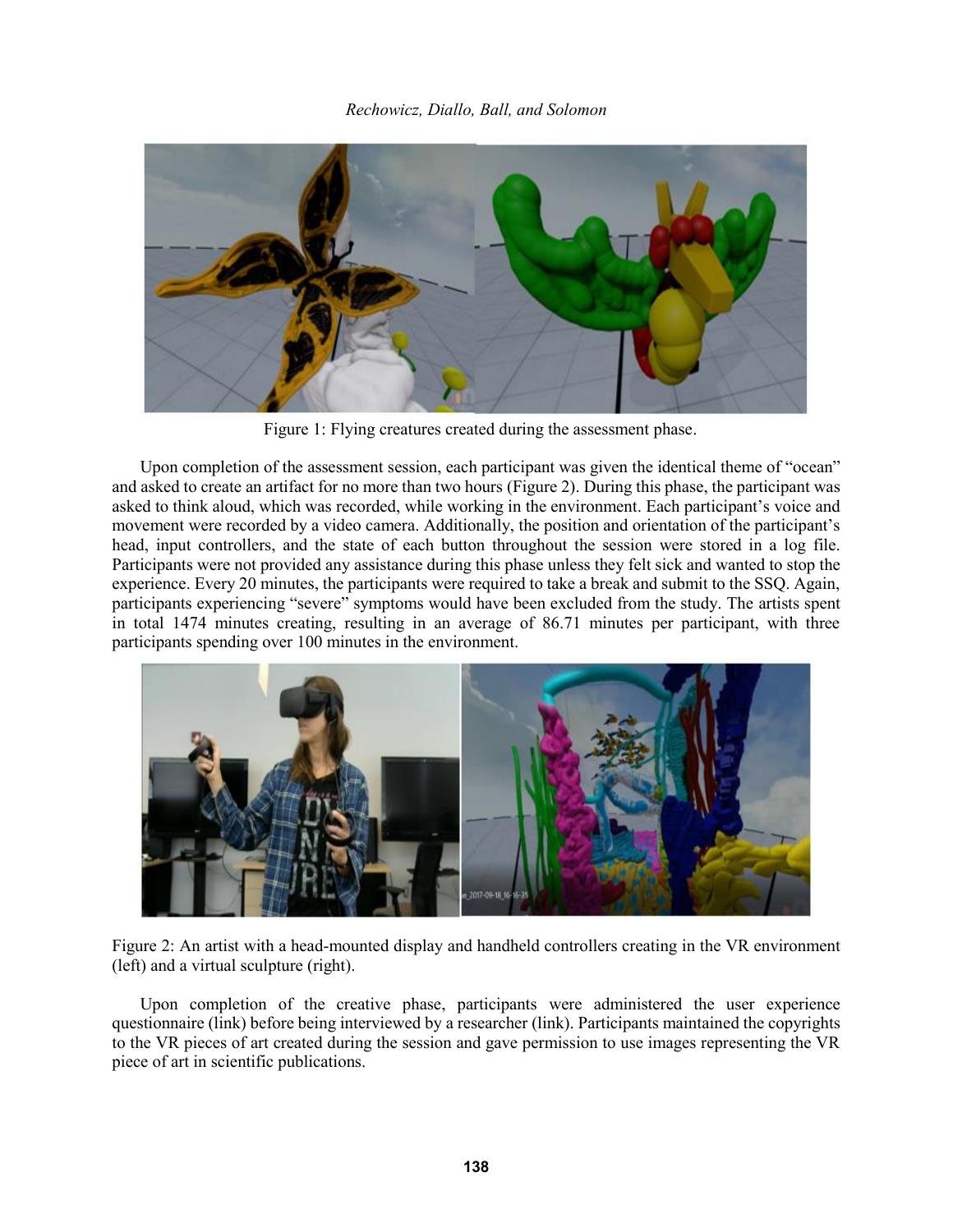# **3 DATA AND ANALYSIS**

For the purpose of this paper, we focus on the user experience (UX) questionnaire that participants took at the end of their sessions. The questionnaire has a total of 20 questions, with some questions adopted from existing surveys and the rest created by the authors to address the creativity of visual artists and the use of VR environments as a creative tool. Participants were asked to characterize their experiences in the environment, by marking an appropriate number on the 7-point scale, in accordance with the question content and descriptive labels. They were encouraged to consider the entire scale when making their responses, as the intermediate levels may apply. Each question is meant to address a specific aspect of the experience outlined in the third column of Table 1.

Table 1: List of post-experiment survey questions with link to source for cited questions. Questions with a star followed by -1 (\* -1) will have their responses multiplied by -1 during analysis to align with the interpretation (negative to positive) of the correlation with other questions.

| $\overline{t}$   | <b>Question</b>                                                                                                                          | <b>Aspect (Label)</b>                           | Lowest                  | <b>Medium</b>            | <b>Highest</b>        |
|------------------|------------------------------------------------------------------------------------------------------------------------------------------|-------------------------------------------------|-------------------------|--------------------------|-----------------------|
| 1.               | Have you ever experienced<br>Virtual Reality before?                                                                                     | Past Experience<br>Modeling<br>(PEM)            | Not at all              | Sometimes                | Often                 |
| 2.               | While<br>Virtual<br>in<br>the<br>Environment, did you have a<br>sense of "being there"?<br>(Rechowicz et al. 2018)                       | Sense of Being<br>There (SBT)                   | Fully<br>Disagree       |                          | <b>Fully Agree</b>    |
| 3.               | Did you<br>experience<br>any<br>delays<br>while<br>using<br>the<br>software? $(* -1)$                                                    | Delay Using<br>Software (DUS)                   | Not at all              | Sometimes                | Often                 |
| $\overline{4}$ . | How important to you is<br>being able to use more than<br>one color while creating?                                                      | Use of More<br>than one Color<br>(UMC)          | Not at all              | Somewhat                 | Very<br>important     |
| 5.               | How important is the ability<br>to record the narrative while<br>creating?                                                               | Ability to<br>Record<br>Narrative<br>(ARN)      | Not at all              | Somewhat                 | Very<br>important     |
| 6.               | How important is the ability<br>for the viewer to see all the<br>creative steps you took?                                                | Ability for<br>Viewer to see<br>all Steps (AVS) | Not at all              | Somewhat                 | Very<br>important     |
| 7.               | Did you feel that you could<br>construct a story about your<br>the<br>actions<br>virtual<br>in<br>environment? (Chertoff et al.<br>2010) | Sense of<br>Constructing a<br>Story (SCS)       | Fully<br>disagree       |                          | Fully agree           |
| 8.               | How<br>natural<br>the<br>was<br>mechanism which controlled<br>movement<br>through<br>the<br>environment?                                 | Movement<br>Control<br>Mechanism<br>(MCM)       | Extremely<br>artificial | Borderline               | Completely<br>natural |
| 9.               | did<br>How<br>much<br>your<br>experiences in the virtual<br>environment seem consistent<br>with<br>real-world<br>your<br>experiences?    | Consistency<br>with Real World<br>(CRW)         | Not<br>consistent       | Moderately<br>consistent | Very<br>consistent    |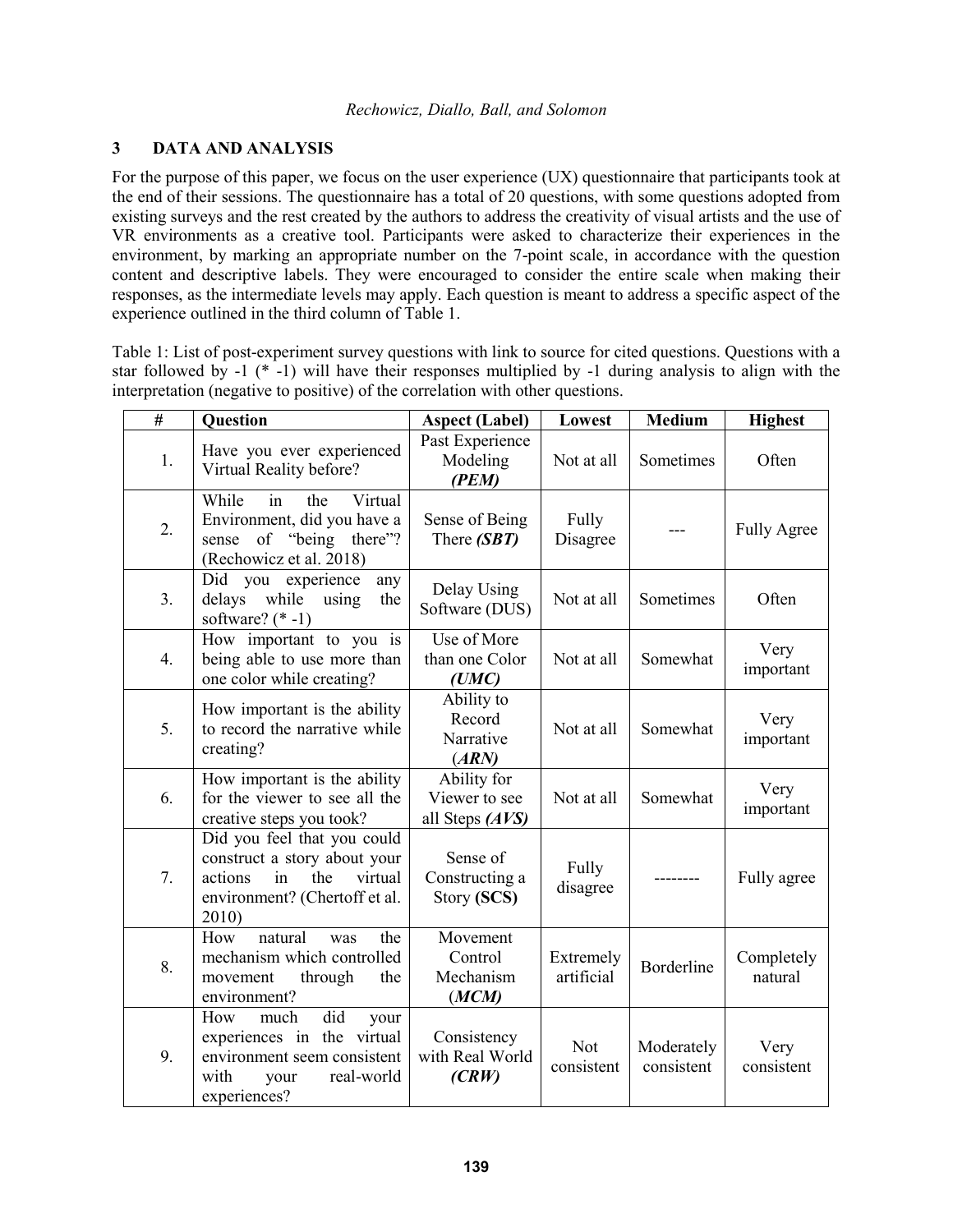| 10. | How involved were you in<br>virtual<br>the<br>environment<br>experience?                                                                                                              | Amount of<br>Involvement<br>(AOI)            | <b>Not</b><br>involved | Mildly<br>involved     | Completely<br>engrossed  |
|-----|---------------------------------------------------------------------------------------------------------------------------------------------------------------------------------------|----------------------------------------------|------------------------|------------------------|--------------------------|
| 11. | How much did the visual<br>display quality interfere or<br>distract you from performing<br>in the virtual environment?<br>$(* -1)$                                                    | Quality of<br>Display (QOD)                  | Not at all             | Interfered             | Prevented<br>performance |
| 12. | How much did the control<br>devices interfere with the<br>creative process? $(* -1)$                                                                                                  | Quality of<br>Controls (QOC)                 | Not at all             | Interfered<br>somewhat | Interfered               |
| 13. | could<br>How<br>well<br>you<br>concentrate on the assigned<br>tasks or required activities<br>rather<br>than<br>the<br>on<br>mechanisms used to perform<br>those tasks or activities? | Concentration<br>on Task $(COT)$             | Not at all             | Somewhat               | Completely               |
| 14. | How much did the auditory<br>aspects of the environment<br>involve you?                                                                                                               | Level of<br>Auditory<br>Involvement<br>(LAI) | Not at all             | Somewhat               | Completely               |
| 15. | How much did absence of<br>feedback<br>tactile<br>interfere<br>with your ability to control<br>the virtual tools? $(*-1)$                                                             | Lack of Tactile<br>Feedback (LTF)            | Not at all             | Interfered<br>somewhat | Interfered               |
| 16. | How helpful were the audio<br>cues while working with the<br>creative tools?                                                                                                          | Helpfulness of<br><b>Audio Cues</b><br>(HAC) | Not at all             | Somewhat<br>helpful    | Very<br>helpful          |
| 17. | How complex was access to<br>the creation tools? $(* -1)$                                                                                                                             | Level of Access<br>Complexity<br>(LAC)       | Not at all             | Somewhat<br>complex    | Complex                  |
| 18. | Did<br>the<br>result<br>of<br>your<br>the<br>creative<br>process<br>in<br>Virtual<br>Environment<br>correspond to your initial<br>vision?                                             | Correspondence<br>with vision<br>(CWV)       | Not at all             | Somewhat               | Completely               |
| 19. | If you had access to Virtual<br>Reality,<br>would<br>you<br>incorporate this form of art<br>into your portfolio?                                                                      | Incorporation in<br>Portfolio (IIP)          | Not at all             | Probably               | Definitely               |
| 20. | Were<br>the<br>depth<br>cues<br>provided by the<br>virtual<br>lighting adequate?                                                                                                      | Adequacy of<br>Depth Cues<br>(ADC)           | Not at all             |                        | Completely               |

*Rechowicz, Diallo, Ball, and Solomon*

Fourteen of the seventeen participants fully completed the post-experiment survey with the average participant reporting to have little to no previous experience with virtual reality. Despite this relative lack of experience, 89% of users described having a sense of presence with 24% of users fully agreeing that they had a sense of "being there" when they created in virtual worlds. Only 12% percent of users report to having experienced no delays while using the software, while a majority of users (65%) felt it is important to be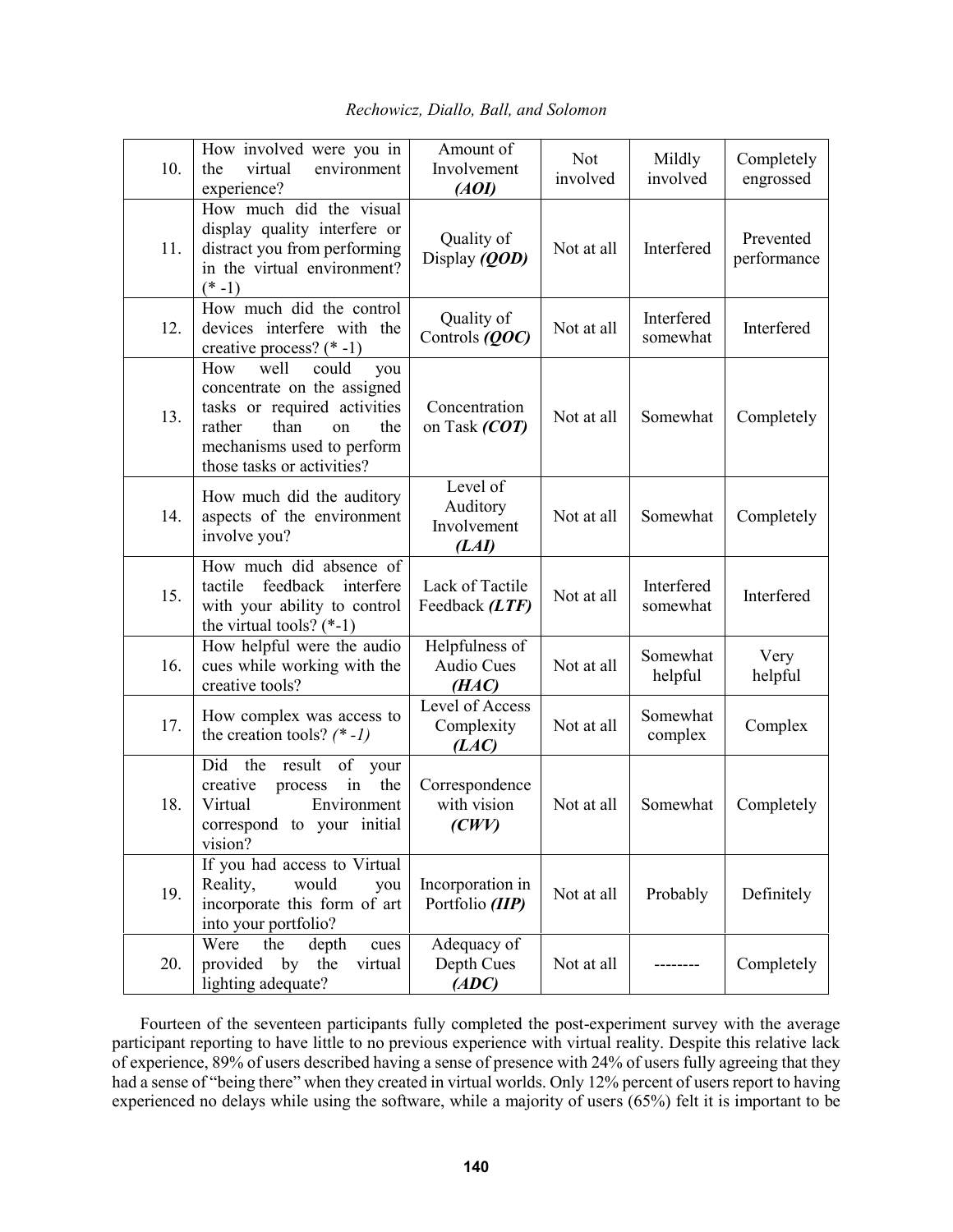able to use more than color. Users were split on the ability to record a narrative, with 47% feeling it is not important and 42% saying it is somewhat to very important. However, users agreed that it is important to tell a story (44% fully agree) and it is important for viewers to see all the creative paths they took (60%).

In terms of usability, 53% of users say that the mechanisms that control movement were between borderline and somewhat natural. In addition, 41% of users reported that their experience in the virtual world is moderately consistent with their real world experience. Despite this lack of consistency, 59% of users said they were completely involved in the virtual environment experience. The quality of display hindered 36% of users with 12% reporting that it prevented them from performing in the environment.

Similarly, control devices interfered with the creative process for 42%, but all users claimed to be somewhat or completely able to concentrate on their tasks rather than the tool. In terms of multi-sensory involvement, 50% of users felt that they were somewhat involved by the auditory aspects of the environment, 88% reported that audio cues were between somewhat and very helpful and 63% agreed that the depth cues provided by lighting were adequate. However, 47% claimed that the lack of tactile feedback interfered with their ability to control the virtual tools and 53% stated that access to the creation tools was somewhat complex.

Overall, all users reported that the results of the creative process in the virtual environment did correspond to their initial vision (41% somewhat and 18% completely) and 24% said they would definitely incorporate virtual reality into their work if they had access to it.

At the beginning of the creative phase, participants were presented with an environment that was essentially a blank canvas. As they progressed through the task, the space filled with their creations. With auditory stimuli, a high level of presence was achieved. The results show that auditory stimuli were a contributing factor to the achievement of a high level of presence. Auditory stimuli indicate that a modeling tool is being used, assuring the user that the current action has impact on the modeling environment.

Delays are correlated with the complexity of the sculptures triangle-wise, an indication that modeling in VR environment should not generate 3D objects that are rich in triangles. 3D models should be simplified and, if possible, textures and bump maps should be used to show detailed virtual models. An M&S user should also be able to use various colors during the modeling process for better understanding of the components that are part of the model.

Although the results show that almost half of the artists felt that recording the narrative was not really an important feature, being able to tell a story and record all the steps needed to complete the sculpture were found to be of high interest. These results indicate that M&S environments should provide an opportunity for the modeler to fashion a narrative about the model and the steps taken to build the model.

Concerning interactions, the current movement controls seem to be at least sufficient to keep the user engaged with the virtual environment and less than half of the group found the experience moderately consistent with the real world counterpart. This means that the mechanism can be reused in M&S applications without significantly affecting the level of involvement, meaning also that the user can experience in the virtual environment in ways familiar within the real world. Despite the moderate performance of the movement control mechanism and the correspondence between the VE and the real world, most of the users were able to achieve higher levels of proficiency in the virtual environment. This is an important indication for how to design modeling environments to allow an M&S user to become quickly familiar with the tool.

The quality of display impacted negatively over a third of the group and some were completely prevented from performing. The construction of a head-mounted display (HMD) creates suboptimal experiences for people with lower vision and those who wear glasses. Correct mounting on the person's head also had an impact in quality of display. Text presented in the virtual environment was also found to be too small and blurry. Despite control devices interfering with the creative process in almost half of the cases, almost all of them were able to concentrate on their task rather than the tool, a promising result for M&S user experiences. One of the most common VR form factors and associated controls – HMD and handheld controllers – do not prevent the user from focusing on a task. To mitigate other interfering factors,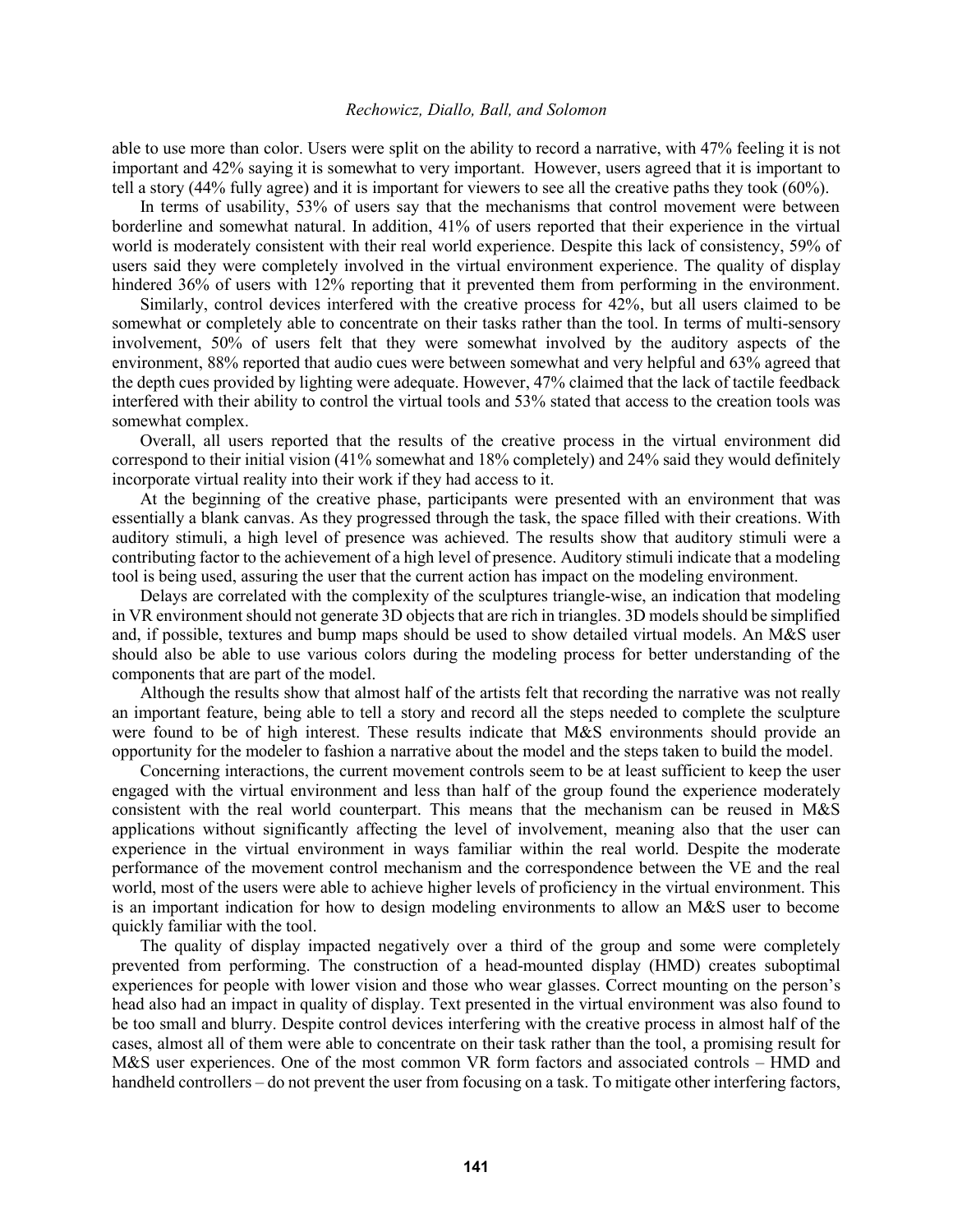an appropriate text size should be chosen or text should be avoided when M&S user experience is being developed.

From the multi-sensory involvement point-of-view, auditory aspects of the virtual environment are involving and should be part of M&S user experience, specifically because almost all artists found them useful in the creative process. The results show the artists expected tactile feedback, and we argue that this factor would also be true for most M&S user experiences. Tactile feedback is important for perception point-of-view especially in 3D environments where depth perception can be decreased. A typical M&S user should be able to know when he or she engages with a model or menu through the virtual representation of the control devices. Since almost all artists indicated that the result of their creative process matched their initial vision, we can expect the same would be true for M&S user experience. Modeling experiences should improve if we apply these indicated changes to the environment.

# **4 DISCUSSION**

In order to gain deeper insight into this dataset, we conducted a spearman rank correlation test of the postmodeling data. We used the spearman test because the data is ordinal and we make no assumptions about its distribution. After calculating the spearman coefficient, we clustered the resulting correlation matrix hierarchically using the "hclust" library in R. Table 2 shows the four major clusters emerging from the matrix when we used a 95 percent confidence level ( $p= 0.05$ ).

| <b>Themes</b>                                                                                                                                                                                                                                                                             | <b>Questions</b>                                                                                                                                                                                                                   |
|-------------------------------------------------------------------------------------------------------------------------------------------------------------------------------------------------------------------------------------------------------------------------------------------|------------------------------------------------------------------------------------------------------------------------------------------------------------------------------------------------------------------------------------|
| <b>Quality of Presence:</b> This cluster captures the quality<br>of presence provided by the tool. A high presence<br>environment that meets user's expectations increases<br>the suspension of disbelief with the necessary number<br>of auditory stimuli;                               | Sense of Being There (SBT), Correspondence<br>with vision (CWV), Adequacy of Depth Cues<br>(ADC), Past Experience Modeling (PEM),<br>Amount of Involvement (AOI)                                                                   |
| <b>Quality of Experience:</b> This cluster contains variables<br>that capture the tool's ability to convey the user's<br>intent. Users who feel that the tool is able to capture<br>and convey their story tend to want to include it in their<br>portfolio and share it with the public; | Ability for Viewer to see all Steps (AVS),<br>Sense of Constructing a Story (SCS), Lack of<br>Tactile Feedback (LTF), Incorporation in<br>Portfolio (IIP), Ability to Record Narrative<br>(ARN), Consistency with Real World (CRW) |
| <b>Quality of Interaction:</b> This cluster indicates how<br>users rate the quality of interactions with the tool. Users<br>that feel hindered by the quality of displays and<br>controls tend to feel that their ability to access creation<br>tools was complex;                        | Concentration on Task (COT), Quality of<br>Controls (QOC), Quality of Display (QOD),<br>Use of More than one Color (UMC), Level of<br>Access Complexity (LAC)                                                                      |
| <b>Quality of Involvement:</b> This cluster captures the<br>user's involvement while developing their model.<br>Users that can feel engaged visually, auditory and<br>control their movement tend to find that the model they<br>build with the tool is able to convey their vision;      | Delay Using Software (DUS), Level of<br>Auditory Involvement (LAI), Movement<br>Control Mechanism (MCM), Helpfulness of<br>Audio Cues (HAC)                                                                                        |

Table 2: Themes for UX Design in M&S.

Simulation tools and their interfaces need to exhibit a Sense of Being to be universal. Accordingly, the tool should allow users to most naturally express their vision while optimally accommodating their sensory, educational, etc. needs. Depth cues also impact modeling in relation to the ability to orient within a modeling environment. Intuitively, past modeling experience is also a factor influencing Quality of Presence. As we become more comfortable with the tool and its UI through increasing level of proficiency,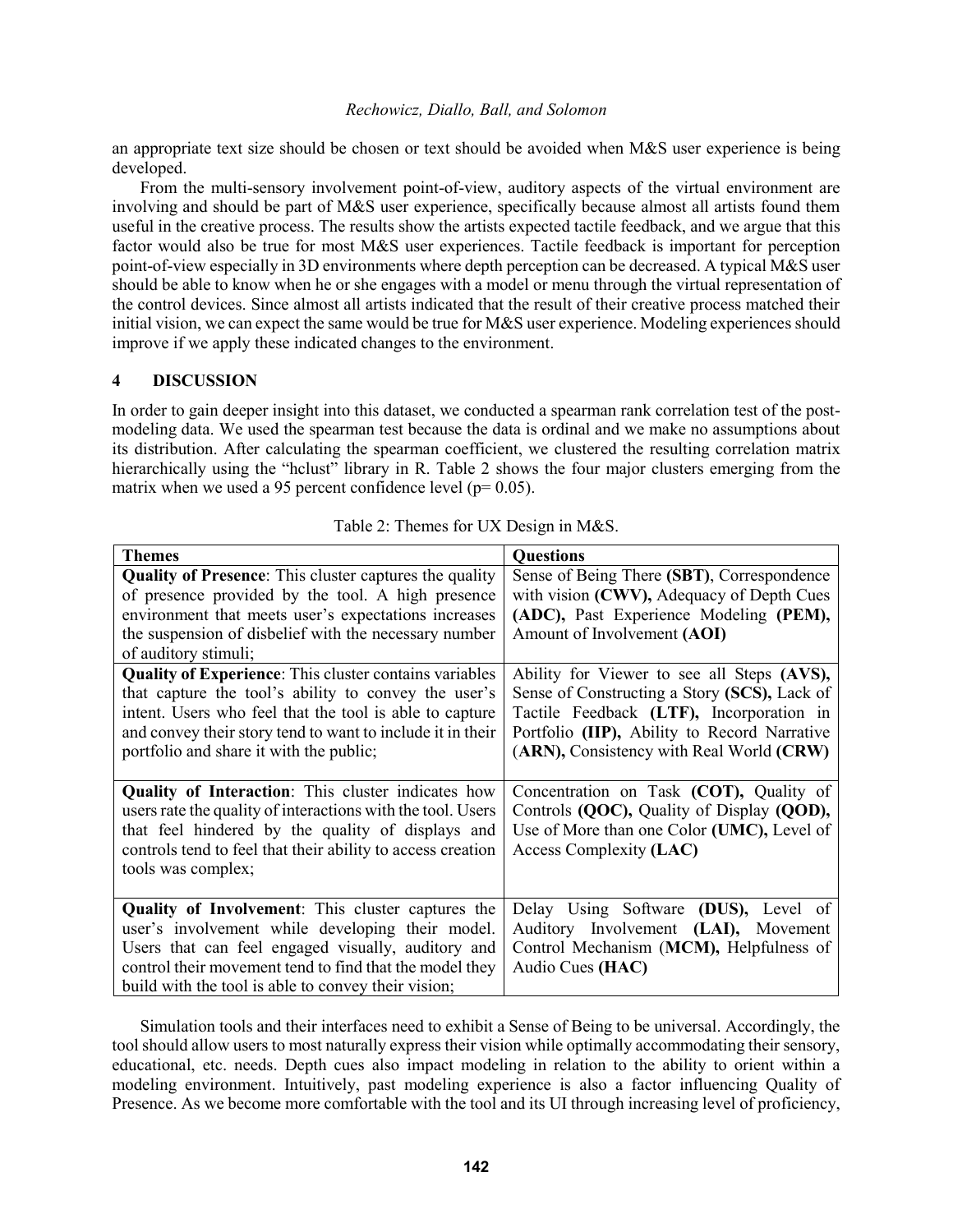our amount of involvement with the modeling process should be positively correlated. In this case, the user can focus more on engagement rather than the modeling tool itself.

For M&S tools to provide intent conveyance capabilities, there must be a high level of Quality of Experience. Some variables contributing to the experience focus on being able to construct a story around the model and simulation. The story should take into account modeler's and end user's preferences regarding the modality of how the story is told. The choice should be as rich as possible to accommodate people with various educational, sensory, social needs, etc. Ultimately, M&S tools should fluidly operate between various modalities of storytelling. To provide an example, a modeler builds a story in the audio form and the end user would see an animation conveying the same story.

In UX, the narrator is the framer of events, adding an agentive component to locating intention. Narrative is understood as composed of personal perception and constructed cultural meaning, both negotiating what kind of expectations and assumptions the narrative allows and constrains. Narrative fidelity (a reliable story) and narrative probability (a story's personal coherence) can be used as a guide in VR UX to investigate how content and form operate with functional components for the user to appeal to emotional, cognitive, and imaginative processes through narratives as presented and constructed (Barbatsis 2005). In the case of visual compositions, the user moves between content and fidelity of expression simultaneously to make meaning as guided by spatial awareness and the focus of events as the eye moves through sequencing the story *and* the environment to fashion meaning through Quality of Experience.

Additionally, the Quality of Experience is also influenced by allowing the modeler to record a narrative and the user to see all the modeling steps. Recording a narrative can benefit a modeler and an end user at the same time by providing the modeler's explanation and intent, as well as the context. This capability is especially useful when people representing different domains work with the model as each person can record their narrative enriching the model and enabling insight generation. Viewing all steps would add tremendous value in an educational wherein emphasizing narrative for a student could teach model development in the context within which it was professionally built.

Creative people tend to share their experiences in forms of painting collections, music albums, 3D models or code repositories. If we approach the M&S process as an experience, incorporating it within the modeler's portfolio would also increase the level of Quality of Experience for an end user. An end user would be able to follow modeler's work in the same way we follow our favorite artist, creating a feedback loop between the creator and the user. This would allow us to recognize whether the modeler's story and intent has been conveyed, and, if not fully realized, what changes need to be made to improve storytelling techniques.

UX contends that, when we first interact with an object or a person, we have certain presumptions based on our experiences, past and present; we expect them to behave in a consistent way. This expectation must be transferred to M&S tools. If the experience in a modeling environment is not consistent with the real world experience, the overall Quality of Experience will be hindered. A negative impact of this Quality of Experience variable will be even greater if the model or the end user is atypical when it comes to sensory needs.

In order for simulation tools to be interactive, a high level of Quality of Interaction needs to be present. Here, the quality of displays plays an important role, especially considering display is not only visual but also a stimulant of any of the five classical senses in a deeply aesthetic way that engages with cognition. Therefore to ensure universal access, displays cannot hinder access to creation tools. Quality of controls must also be considered in this same multisensory context. If the quality of controls and displays is suboptimal, simulation users will be distracted from the task at hand, negatively impacting the Quality of Interaction. The Quality of Interaction is also affected by the ability to use more than one color. However, we need to consider *color* in the multisensory manner. If we consider a blind user, the color would correspond to a tone, force magnitude, scent, or taste. For simulation tools to comply with the universal access principles, we need to provide multiple levels of sensory stimuli and, hence, increase the Quality of **Interaction**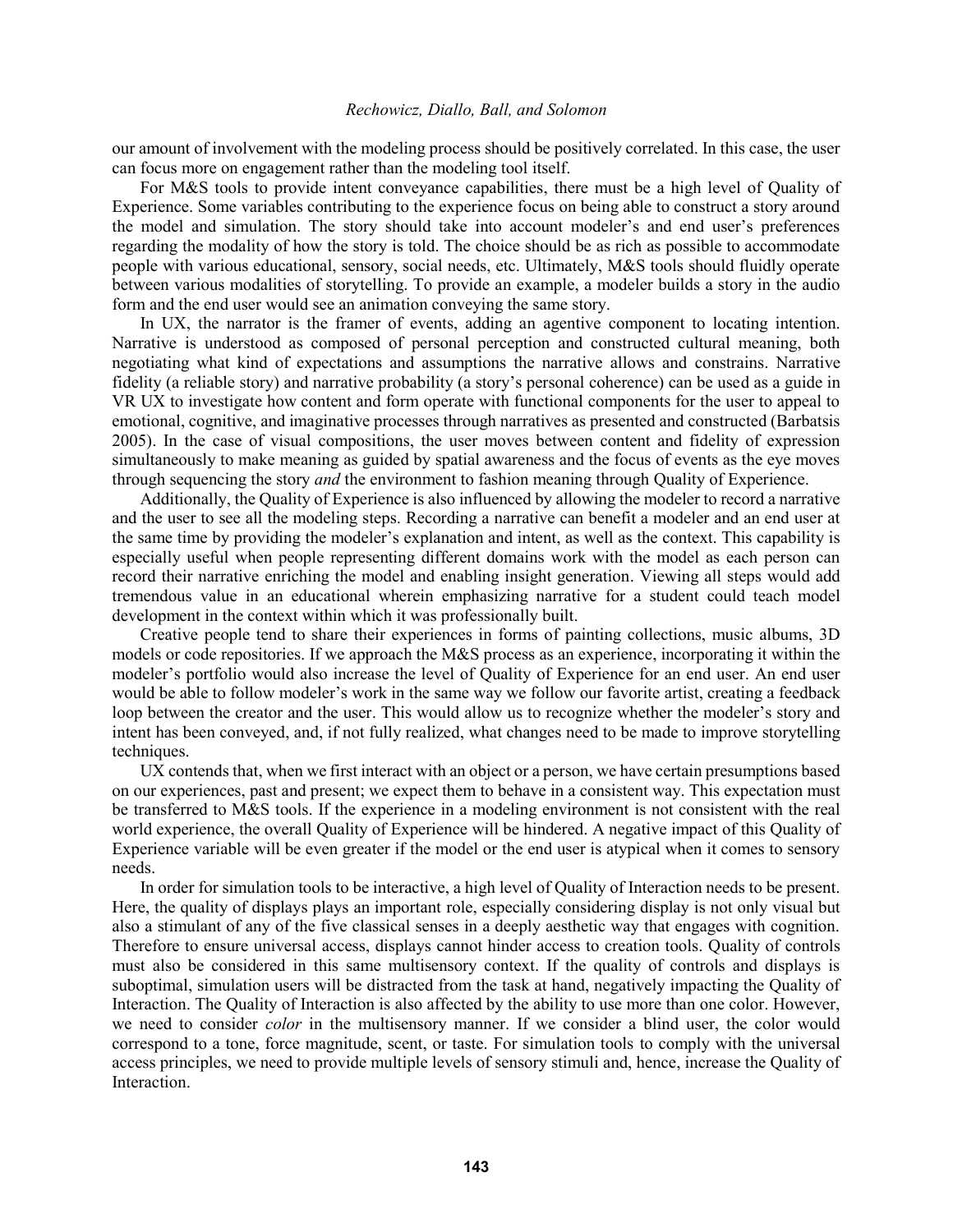VR experiences are powerful because users' active engagement is highest through involvement. To achieve high levels of Quality of Involvement in simulation tools, we need to ensure that there are no noticeable delays while using M&S tools. Delays prevent the user from interacting with the model as their attention can be redirected to other tasks. Our levels of involvement typically decrease as we move between unrelated tasks. This also indicates that a user of M&S should be presented an environment with very few items in the surrounding area, allowing them to focus on the modeling task at hand. Likewise, our involvement in almost any experience depends on how stimulating it is. Although in our experiment the visual artists were asked about the level of auditory involvement, we project the answers onto multisensory involvement. Similarly, we argue that multisensory cues contribute to the level of involvement with simulation software.

## **5 CONCLUSIONS**

We live on a spectrum that requires us to rethink how we engage, interact, digest, and explore digital information in new ways and through new modalities. Keeping these principles in mind, the M&S community needs to embrace the role simulation can play in improving people's lives. We propose that this can be achieved by making M&S tools an experience for the modeler and the end user. This experience should take into account how we perceive information depending on our sensory and physical needs, cultural and social backgrounds, life experiences, and education levels to provide experiences for all individuals. Before it happens, we need to plan for implementing universal access into simulation and investigate how various groups of creative people convey ideas and narratives. To explore key factors for designing M&S user experiences via simulation software, we conducted a study to understand how visual artists create and interact in and with VR, what changes to the decision-making process the artists need to communicate the same idea through a virtual tool rather than conventional media, and how they convey a narrative to the viewer rather than simply presenting simulation results. Based on data collected, we identify four themes: Quality of Presence, Interaction, Involvement, and Experience. Subsequently, we propose the Presence-Interaction-Involvement-Experience (PIIE) model for designing simulation software that generates the M&S process as a shared experience. The model underlines the importance of equipping simulation tools with multisensory stimuli and leveraging the concept of digital senses (Rechowicz et al. 2018). Although the data collected involves artists performing in a virtual environment with mostly visual stimuli, we recognize that the environments going forward should address needs of people on the whole sensory spectrum in order to seek methods that allow for delivery and diversity of M&S experiences through an arbitrary or mixed sensory channel, which will ultimately contribute to the advancement of universal access in simulation tools. Combining these results, we are guided toward creating M&S user experiences rather than computer applications with traditional graphical user interfaces.

#### **ACKNOWLEDGMENTS**

The authors would like to acknowledge the technical and logistical expertise and support of Virginia Modeling, Analysis and Simulation Center's Senior Project Scientists Hector Garcia and John Shull in this study.

## **REFERENCES**

Barbatsis, G. 2005. "Narrative Theory". *Handbook of Visual Communication*, edited by K. Smith et al., 329–350. 1st ed. New York: Routledge.

Burbules, N. 2004. "Rethinking the Virtual". *E–Learning*, 1(2): 162–183.

Chertoff, D. B., B. Goldiez, and J. J. LaViola. 2010. "Virtual Experience Test: A Virtual Environment Evaluation Questionnaire". *Virtual Reality Conference (VR), 2010 IEEE*: 103-110.

Dahlstrom, M. and R. Ritland. 2012. "The Problem of Communicating Beyond Human Scale". *Between*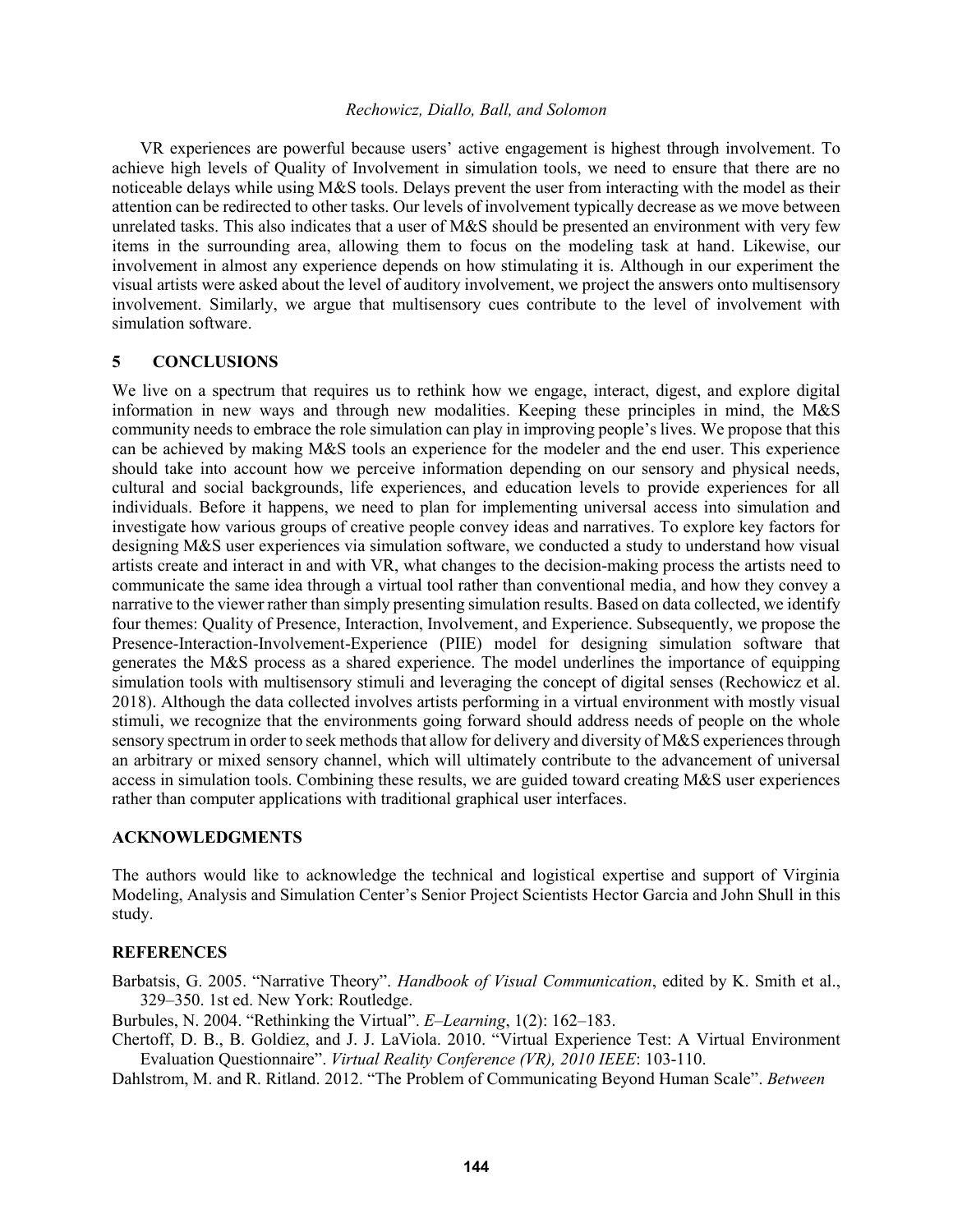*Scientists and Citizens*, edited by Jean Goodwin, 121–130. CreateSpace Independent Publishing Platform.

- Deuro, J., C. J. Lynch, H. Kavak, and J. J. Padilla. 2017. "Incorporating Sound in Simulations". *In the proceedings of 2017 Winter Simulation Conference (WSC),* edited by W.K.V. Chan et al. , 4209–4219: Piscataway, New Jersey : IEEE.
- Di Gironimo, G., G. Matrone, A. Tarallo, M. Trotta, and A. Lanzotti. 2013. "A Virtual Reality Approach for Usability Assessment: Case Study on a Wheelchair-Mounted Robot Manipulator". *Engineering with Computers,* 29(3) : 359–373.
- Gabbard,J. L., K. Swartz, K. Richey, and D. Hix. 1999. "Usability Evaluation Techniques: a Novel Method for Assessing the Usability of an Immersive Medical Visualization VE". *Simulation Series,* 31: 165– 170.
- Golding, J. F. "Motion Sickness Susceptibility Questionnaire Revised and its Relationship to other forms of Sickness". *Brain Research Bulletin,* 47(5) : 507–516.
- Gore, R., S. Diallo, and J. Padilla. 2016. "Classifying Modeling and Simulation as a Scientific Discipline". *Scientometrics,* 109(2) : 615–628.
- ISO. 9241-210. 2010. *Ergonomics of human system interaction - Part 210: Human-centered design for interactive systems*.
- Kaur, K. 1997. "Designing Virtual Environments for Usability". *Human-Computer Interaction INTERACT'97*, Springer: 636–639.
- Kennedy, R. S., N. E. Lane, K. S. Berbaum, and M. G. Lilienthal. 1993. "Simulator Sickness Questionnaire: An Enhanced Method for Quantifying Simulator Sickness". *The international journal of aviation psychology,* 3(3) : 203–220.
- Merriam-Webster. 2017. "*Art"*. Merriam-Webster.com. https://www.merriam-webster.com/dictionary/art , Accessed on: 10.06.2017.
- Monk, A., L. Davenport, J. Haber, and P. Wright. 1993. *Improving your human-computer interface: A practical technique*. 1st ed. New York: Prentice Hall.
- Nielsen, J. 1994. *Usability engineering*. 1st ed. Elsevier.
- Norman, D. A. 1986. "Cognitive engineering". *User Centered System Design: New Perspectives on Human-Computer Interaction,*3161.
- Padilla, J.J., S. Y. Diallo, and A. Tolk. 2011. "Do we need M&S science?" *SCS M&S Magazine,* 8(2011) : 161–166.
- Padilla, J.J., S. Y. Diallo, A. Barraco, C. J. Lynch, and H. Kavak. 2014. "Cloud-based Simulators: Making Simulations Accessible to Non-Experts and Experts Alike". *In the proceedings of 2014 Winter Simulation Conference (WSC),* edited by A. Tolk et al. , 3630–3639: Piscataway, New Jersey : IEEE.
- Padilla, J.J., Lynch, J., Hamdi Kavak, Diallo,Y., Gore,J., Barraco,A., and Bakari Jenkins. 2016. "Using Simulation Games for Teaching and Learning Discrete-Event Simulation". *In the proceedings of 2016 Winter Simulation Conference (WSC),* edited by T.M.K. Roeder et al., 3375–3384: Piscataway, New Jersey : IEEE.
- Padilla, J.J., Lynch, J., Hamdi Kavak, Evett, S., Nelson, D., C. Carson, Joshua del Villar. 2017. "Storytelling and Simulation Creation". *In the proceedings of 2017 Winter Simulation Conference (WSC),* edited by W.K.V. Chan et al., 4288–4299. Piscataway, New Jersey : IEEE.
- Rechowicz, K. J., S. Y. Diallo, H. Garcia, J. B. Shull, and B. Cvijetic. 2018. "Making Digital Sense(s): Fundamentals". *The 2018 Spring Simulation Multi-conference, The Annual Simulation Symposium*, Baltimore, MD.
- Rose, D.H. and A. Meyer. 2002. *Teaching every student in the digital age: Universal design for learning*. 1<sup>st</sup> ed. Association for Supervision & Curriculum Development.

Saaty, T. L. 1980. *Analytic hierarchy process*. 1st ed. New York: McGraw-Hill, Inc.

Schwartz, A. 2017. "Confronting the 'Shocking' Virtual-Reality Artwork at the Whitney Biennial". *The New Yorker*. https://www.newyorker.com/culture/cultural-comment/confronting-the-shocking-virtual-